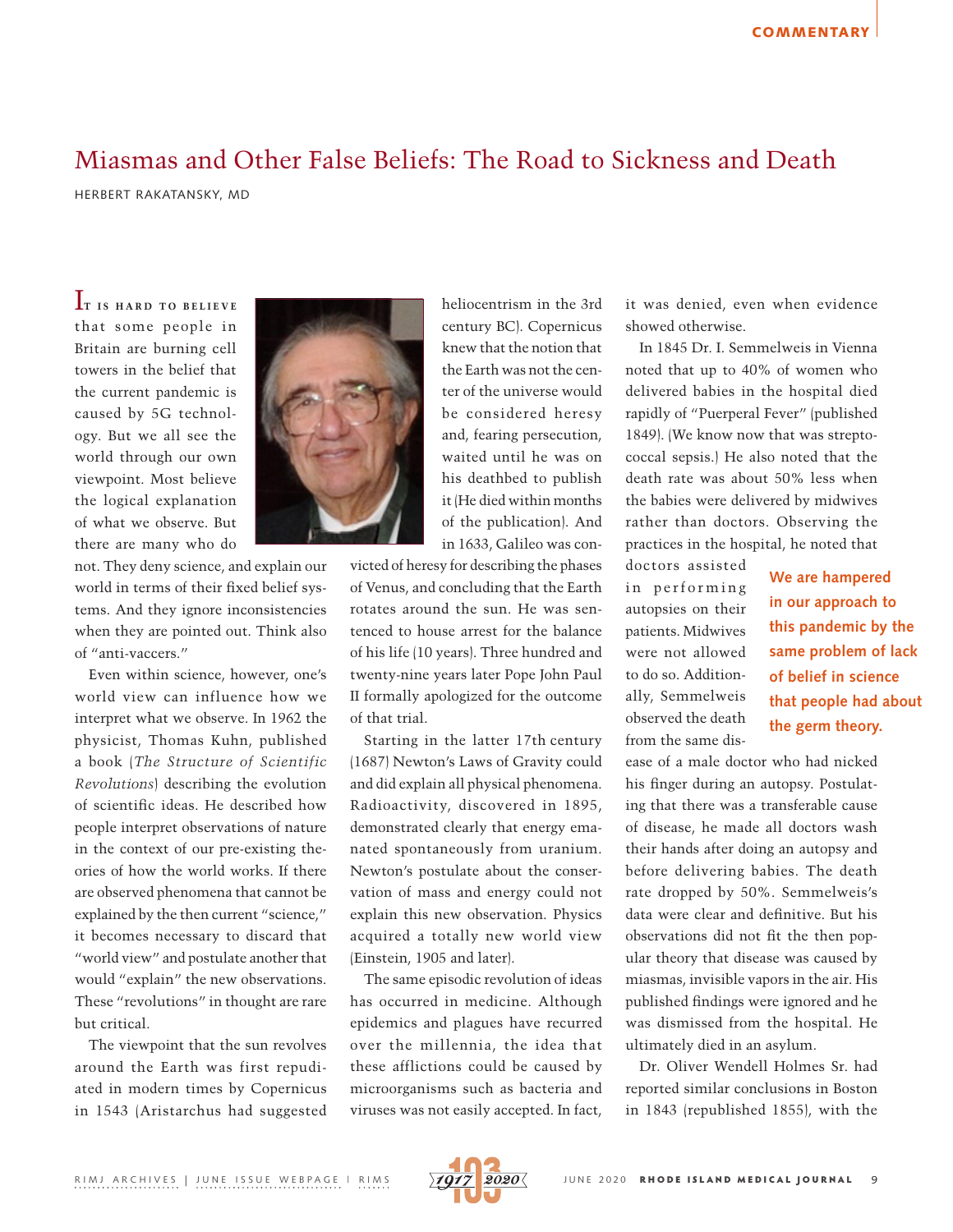same outcome. His results also were ignored, again because of belief in miasmas. He abandoned his work in this field but stayed in Boston. Semmelweis and Holmes never knew of each other's work.

## **Germ theory**

Over the next 20 years (circa 1845–1865) Louis Pasteur, Robert Koch and others demonstrated the presence of microorganisms in the air that could grow in certain nourishing media. They proposed the germ theory of disease but



A replica of the infamous John Snow pump was reinstalled on Broadwick Street in Soho, London, in 2018. [THE [JOHN SNOW](http://www.johnsnowsociety.org/annual-pumphandle-lecture.html)  [SOCIETY](http://www.johnsnowsociety.org/annual-pumphandle-lecture.html) AND WEST-MINSTER COUNCIL]

belief in miasmas persisted. A heat wave in London in the summer of 1858 produced the "Great Stink," an intolerable smell from the raw sewage that drained into the Thames River in London. Epidemics of chol-

it was not accepted by the medical profession. The

era (thought to be induced by miasmas) ravaged London periodically, but not during that summer of 1858, even though the "miasmas" were overpowering. But nobody noted that discordance: why was there no cholera with so many miasmas? The "Great Stink" was the impetus, however, to build the Lon-

don sewer system which diverted the sewage to the Thames estuary.

Additionally, Dr. John Snow of London noted that cholera was traceable to the water supply. In 1854 he removed the handle from a municipal water pump and eliminated cholera from that area of London. His findings were noted, but again did not dispel the blind belief



Dr. John Snow (1813–1858) [NATIONAL LIBRARY OF MEDICINE]

in miasmas. A replica of the pump (sans handle) exists today in London at the site of the original pump.

Dr. Joseph Lister, a surgeon in Glasgow, was a believer in the germ theory and in the mid-1860s read a newspaper article from Carlisle, Scotland that described the effects of raw sewage leaching into the land adjacent to the sewage which contaminated a local river, and killed cattle grazing there. The local farmers had found that spraying the fields with carbolic acid restored the viability of the fields.

At that time compound fractures were uniformly fatal due to suppuration that Lister believed was due to bacteria rather than miasmas. He connected the pieces and published a paper in 1867 presenting cases of compound fractures treated with carbolic acid, presuming it would kill bacteria in the fracture wounds as it did in the fields of Carlisle. The carbolic acid was almost completely successful in preventing suppuration and death. This was proof of the germ theory. But even this definitive observation took a number of years to be accepted by the medical profession. It was another 14



Original map by Dr. John Snow showing the [clusters](https://en.wikipedia.org/wiki/Cluster_(epidemiology)) of cholera cases in the London epidemic of 1854, drawn and lithographed by [Charles Cheffins.](https://en.wikipedia.org/wiki/Charles_Cheffins) [WIKIPEDIA, CREATIVE COMMONS]